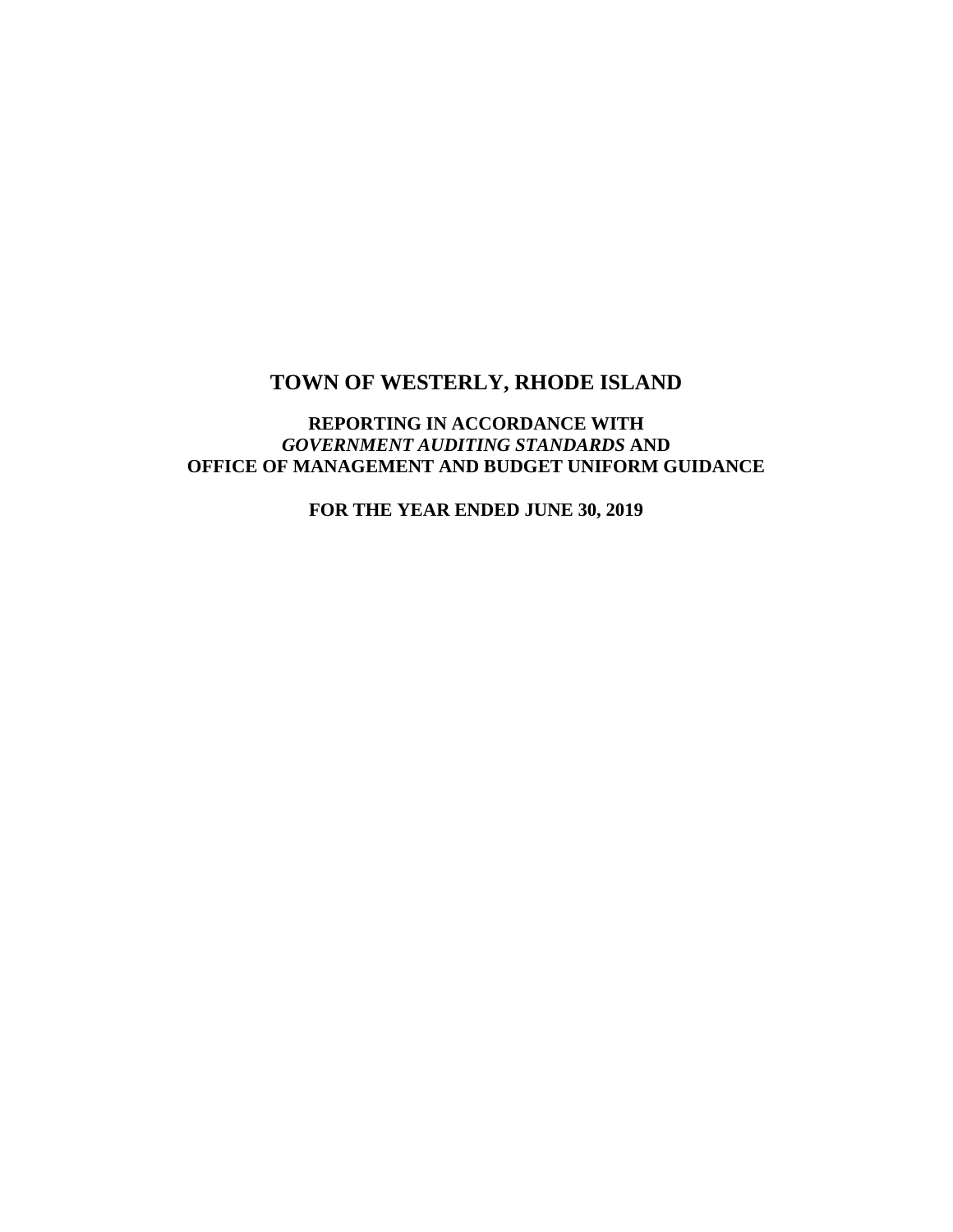## **CONTENTS**

| <b>Independent Auditors' Report on Internal Control Over Financial</b><br>Reporting and on Compliance and Other Matters Based on an Audit<br>of Financial Statements Performed In Accordance with                                 |  |  |
|-----------------------------------------------------------------------------------------------------------------------------------------------------------------------------------------------------------------------------------|--|--|
| <b>Independent Auditors' Report on Compliance for Each Major Federal</b><br>Program; Report on Internal Control Over Compliance; and Report on the<br>Schedule of Expenditures of Federal Awards Required by Uniform Guidance 3-5 |  |  |
| <b>Financial Information</b>                                                                                                                                                                                                      |  |  |
|                                                                                                                                                                                                                                   |  |  |
|                                                                                                                                                                                                                                   |  |  |
|                                                                                                                                                                                                                                   |  |  |
|                                                                                                                                                                                                                                   |  |  |
|                                                                                                                                                                                                                                   |  |  |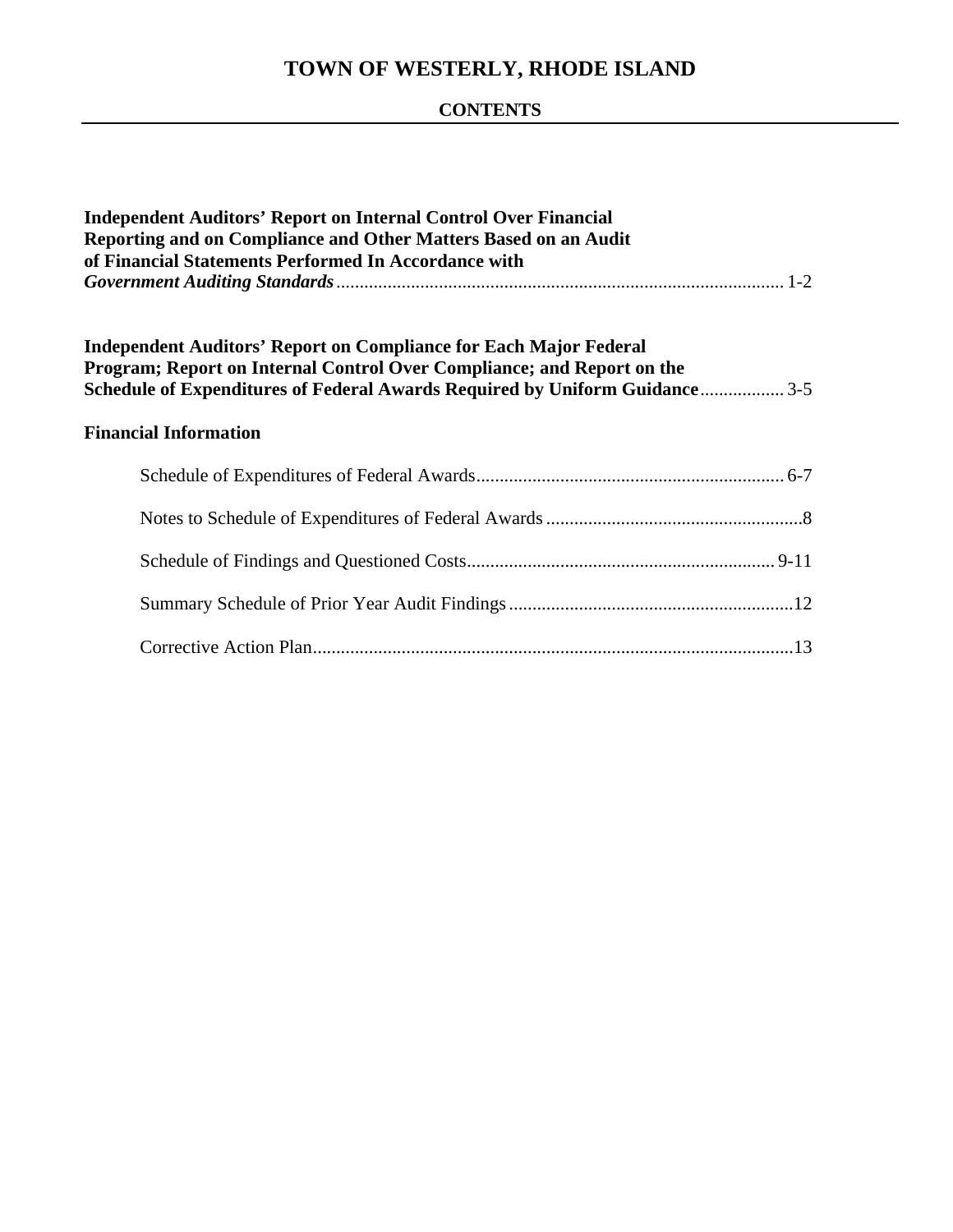

## **INDEPENDENT AUDITORS' REPORT ON INTERNAL CONTROL OVER FINANCIAL REPORTING AND ON COMPLIANCE AND OTHER MATTERS BASED ON AN AUDIT OF FINANCIAL STATEMENTS PERFORMED IN ACCORDANCE WITH** *GOVERNMENT AUDITING STANDARDS*

The Honorable President and Members of the Town Council **Town of Westerly, Rhode Island** 

We have audited, in accordance with auditing standards generally accepted in the United States of America and the standards applicable to financial audits contained in *Government Auditing Standards* issued by the Comptroller General of the United States, the financial statements of the governmental activities, the businesstype activities, each major fund, and the aggregate remaining fund information of the Town of Westerly as of and for the year ended June 30, 2019, and the related notes to the financial statements, which collectively comprise the Town of Westerly's basic financial statements and have issued our report thereon dated January 19, 2020.

#### **Internal Control Over Financial Reporting**

In planning and performing our audit of the financial statements, we considered the Town of Westerly's internal control over financial reporting (internal control) to determine the audit procedures that are appropriate in the circumstances for the purpose of expressing our opinions on the financial statements, but not for the purpose of expressing an opinion on the effectiveness of Town of Westerly's internal control. Accordingly, we do not express an opinion on the effectiveness of the Town of Westerly's internal control.

A *deficiency in internal control* exists when the design or operation of a control does not allow management or employees, in the normal course of performing their assigned functions, to prevent, or detect and correct, misstatements on a timely basis. A *material weakness* is a deficiency, or a combination of deficiencies, in internal control such that there is a reasonable possibility that a material misstatement of the entity's financial statements will not be prevented, or detected and corrected on a timely basis. A *significant deficiency* is a deficiency, or a combination of deficiencies, in internal control that is less severe than a material weakness, yet important enough to merit attention by those charged with governance.

Our consideration of internal control was for the limited purpose described in the preceding paragraph and was not designed to identify all deficiencies in internal control that might be material weaknesses or significant deficiencies. Given these limitations, during our audit we did not identify any deficiencies in internal control that we consider to be material weaknesses. However, material weaknesses may exist that have not been identified.

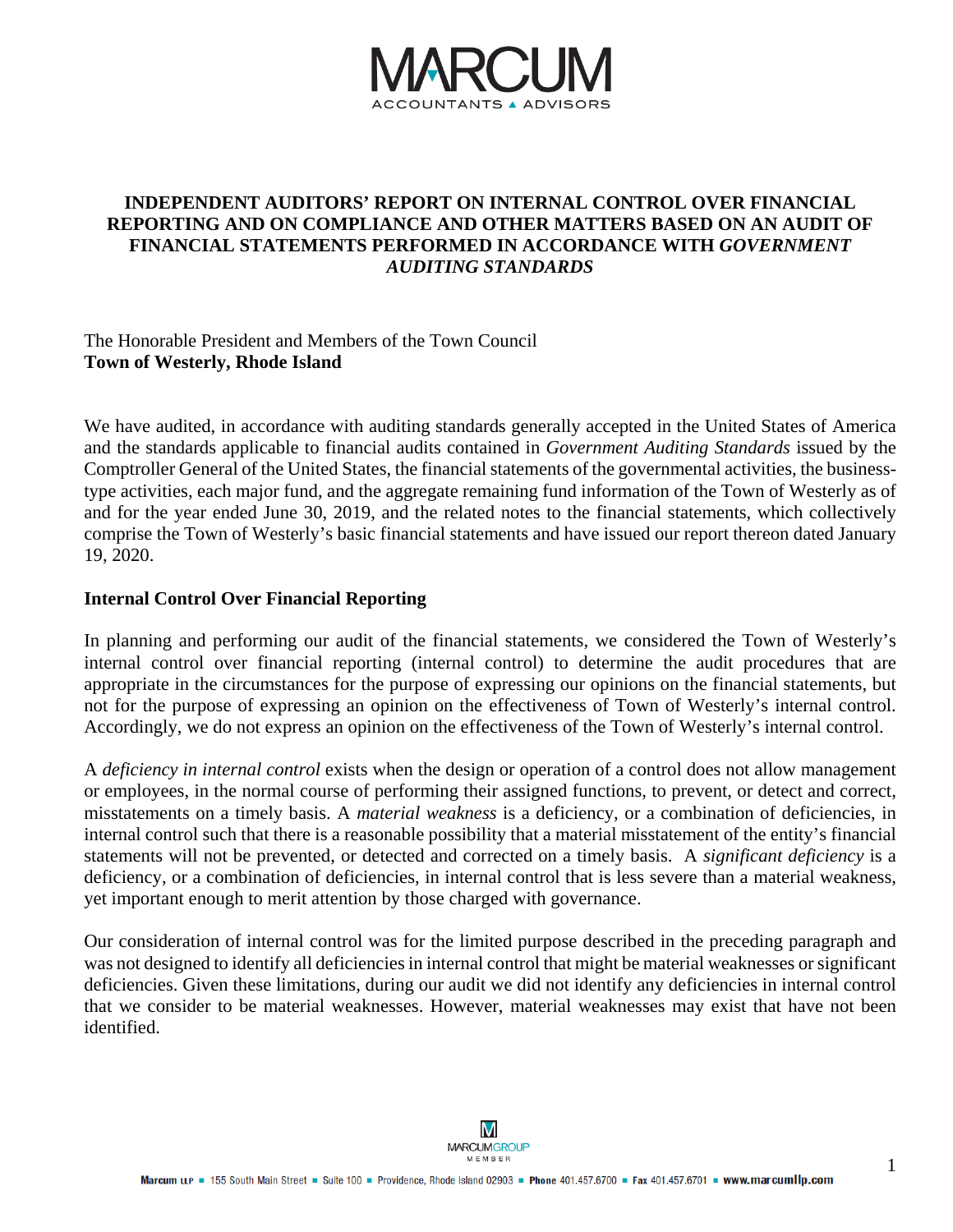## **Compliance and Other Matters**

As part of obtaining reasonable assurance about whether Town of Westerly's financial statements are free from material misstatement, we performed tests of its compliance with certain provisions of laws, regulations, contracts, and grant agreements, noncompliance with which could have a direct and material effect on the determination of financial statement amounts. However, providing an opinion on compliance with those provisions was not an objective of our audit, and accordingly, we do not express such an opinion. The results of our tests disclosed no instances of noncompliance or other matters that are required to be reported under *Government Auditing Standards.*

## **Purpose of this Report**

The purpose of this report is solely to describe the scope of our testing of internal control and compliance and the results of that testing, and not to provide an opinion on the effectiveness of the entity's internal control or on compliance. This report is an integral part of an audit performed in accordance with *Government Auditing Standards* in considering the entity's internal control and compliance. Accordingly, this communication is not suitable for any other purpose.

Marcum LLP

Providence, RI January 19, 2020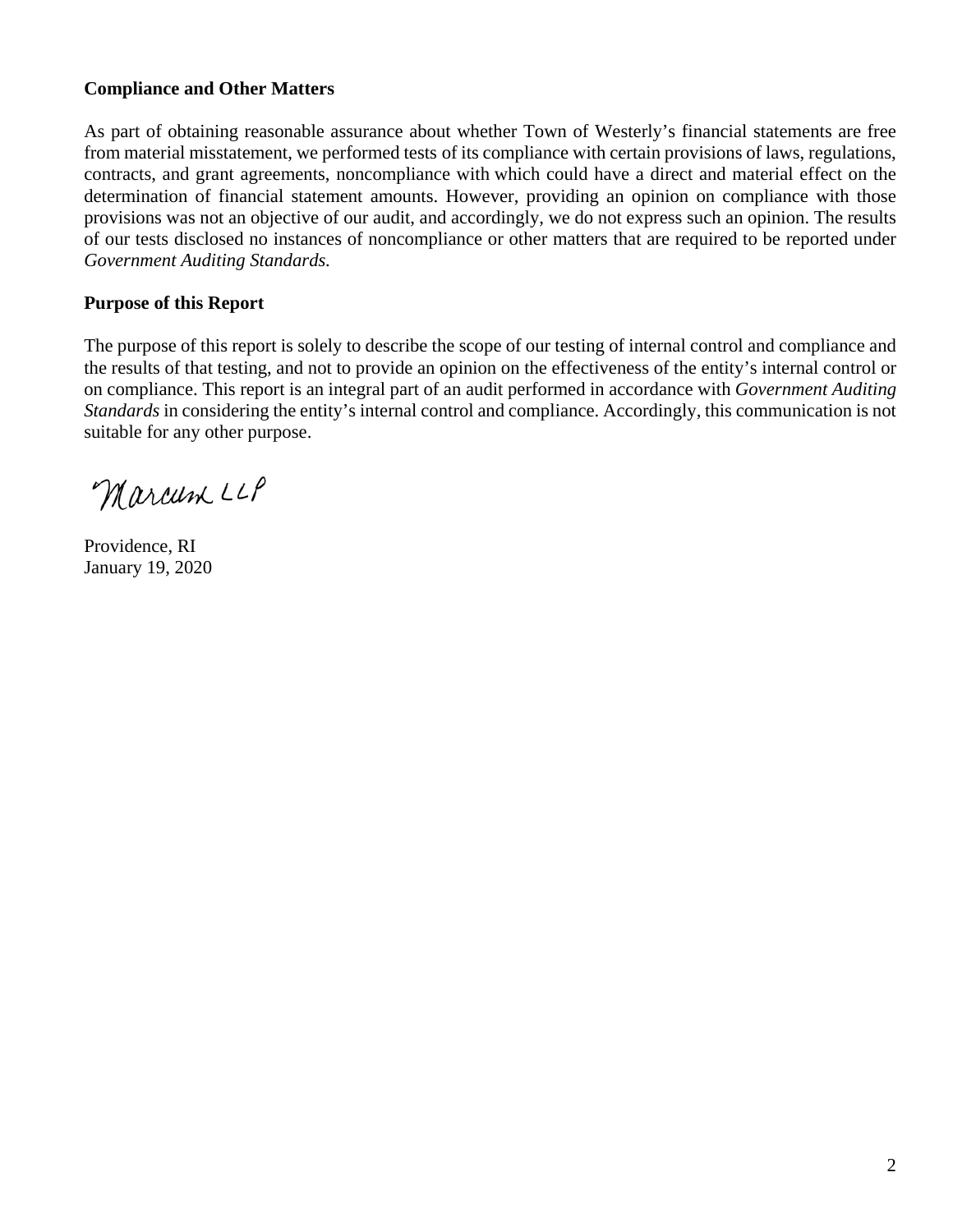

## **INDEPENDENT AUDITORS' REPORT ON COMPLIANCE FOR EACH MAJOR FEDERAL PROGRAM; REPORT ON INTERNAL CONTROL OVER COMPLIANCE; AND REPORT ON THE SCHEDULE OF EXPENDITURES OF FEDERAL AWARDS REQUIRED BY UNIFORM GUIDANCE**

The Honorable President and Members of the Town Council **Town of Westerly, Rhode Island** 

#### **Report on Compliance for Each Major Federal Program**

We have audited the Town of Westerly's compliance with the types of compliance requirements described in the *OMB Compliance Supplement* that could have a direct and material effect on each of the Town of Westerly's major federal programs for the year ended June 30, 2019. The Town of Westerly's major federal programs are identified in the summary of auditors' results section of the accompanying schedule of findings and questioned costs.

#### *Management's Responsibility*

Management is responsible for compliance with federal statutes, regulations, and the terms and conditions of its federal awards applicable to its federal programs.

#### *Auditors' Responsibility*

Our responsibility is to express an opinion on compliance for each of the Town of Westerly's major federal programs based on our audit of the types of compliance requirements referred to above. We conducted our audit of compliance in accordance with auditing standards generally accepted in the United States of America; the standards applicable to financial audits contained in *Government Auditing Standards*, issued by the Comptroller General of the United States and the audit requirements of Title 2 U.S. *Code of Federal Regulations* Part 200, *Uniform Administrative Requirements, Cost Principles, and Audit Requirements for Federal Awards* (Uniform Guidance). Those standards and the Uniform Guidance require that we plan and perform the audit to obtain reasonable assurance about whether noncompliance with the types of compliance requirements referred to above that could have a direct and material effect on a major federal program occurred. An audit includes examining, on a test basis, evidence about the Town of Westerly's compliance with those requirements and performing such other procedures as we considered necessary in the circumstances.

We believe that our audit provides a reasonable basis for our opinion on compliance for major federal programs. However, our audit does not provide a legal determination of the Town of Westerly's compliance.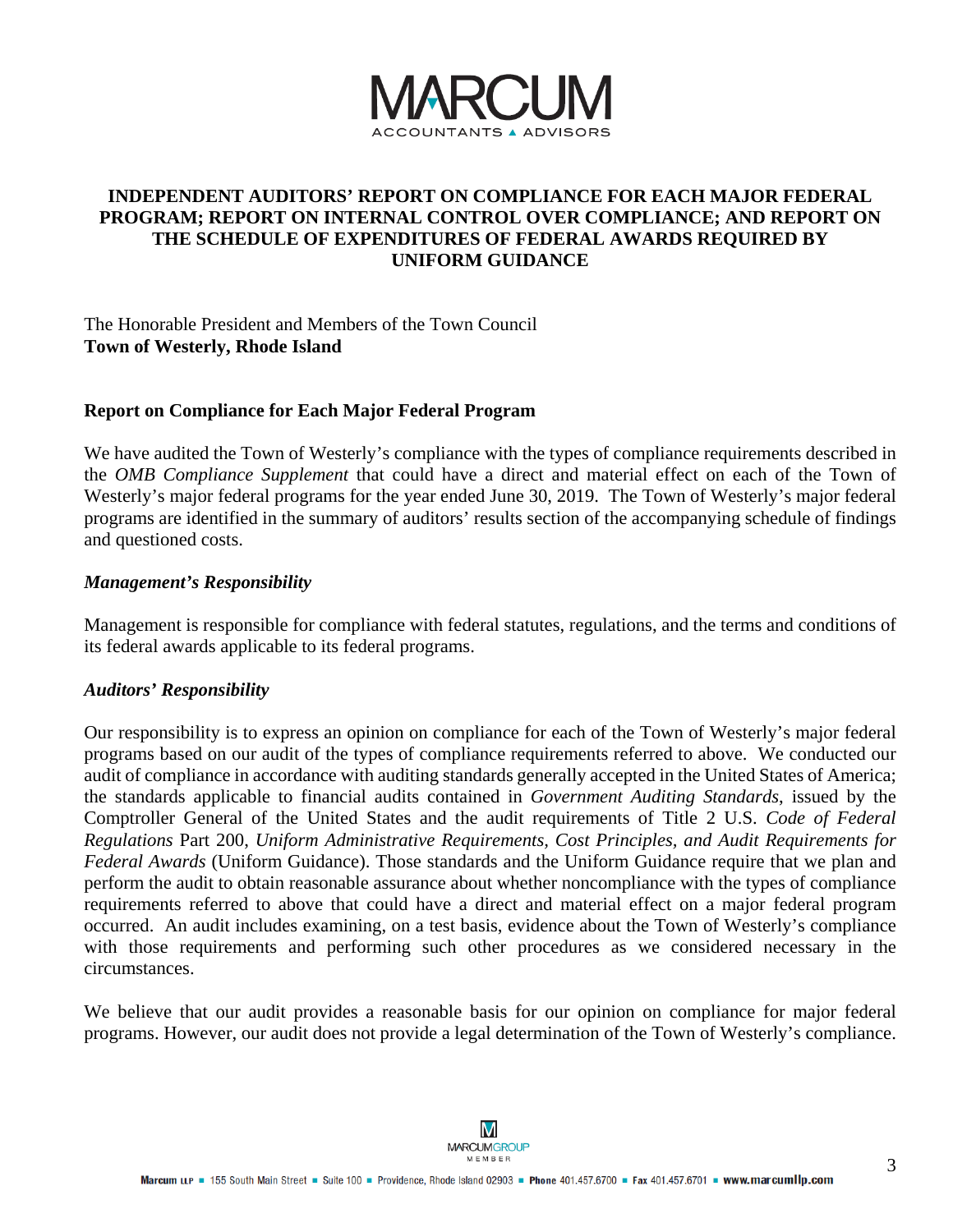#### *Opinion on Each Major Federal Program*

In our opinion, the Town of Westerly complied, in all material respects, with the types of compliance requirements referred to above that could have a direct and material effect on each of its major federal programs for the year ended June 30, 2019.

## *Other Matters*

The results of our auditing procedures disclosed an instance of noncompliance, which is required to be reported in accordance with the Uniform Guidance and which is described in the accompanying schedule of findings and questioned costs as item 2019-001. Our opinion on each major federal program is not modified with respect to this matter.

Town of Westerly's response to the noncompliance finding identified in our audit are described in the accompanying corrective action plan. Town of Westerly's response was not subjected to the auditing procedures applied in the audit of compliance and, accordingly, we express no opinion on the response.

### **Report on Internal Control over Compliance**

Management of the Town of Westerly is responsible for establishing and maintaining effective internal control over compliance with the types of compliance requirements referred to above. In planning and performing our audit of compliance, we considered the Town of Westerly's internal control over compliance with the types of requirements that could have a direct and material effect on each major federal program to determine the auditing procedures that are appropriate in the circumstances for the purpose of expressing an opinion on compliance for each major federal program and to test and report on internal control over compliance in accordance with the Uniform Guidance, but not for the purpose of expressing an opinion on the effectiveness of internal control over compliance. Accordingly, we do not express an opinion on the effectiveness of the Town of Westerly's internal control over compliance.

A *deficiency in internal control over compliance* exists when the design or operation of a control over compliance does not allow management or employees, in the normal course of performing their assigned functions, to prevent, or detect and correct, noncompliance with a type of compliance requirement of a federal program on a timely basis. A *material weakness in internal control over compliance* is a deficiency, or combination of deficiencies, in internal control over compliance, such that there is a reasonable possibility that material noncompliance with a type of compliance requirement of a federal program will not be prevented, or detected and corrected, on a timely basis. A *significant deficiency in internal control over compliance* is a deficiency, or a combination of deficiencies, in internal control over compliance with a type of compliance requirement of a federal program that is less severe than a material weakness in internal control over compliance, yet important enough to merit attention by those charged with governance.

Our consideration of internal control over compliance was for the limited purpose described in the first paragraph of this section and was not designed to identify all deficiencies in internal control over compliance that might be material weaknesses or significant deficiencies and therefore, material weaknesses or significant deficiencies may exist that were not identified. We did not identify any deficiencies in internal control over compliance that we consider to be material weaknesses. However, we identified a deficiency in internal control over compliance, as described in the accompanying schedule of findings and questioned costs as item 2019-001*,* that we consider to be a significant deficiency.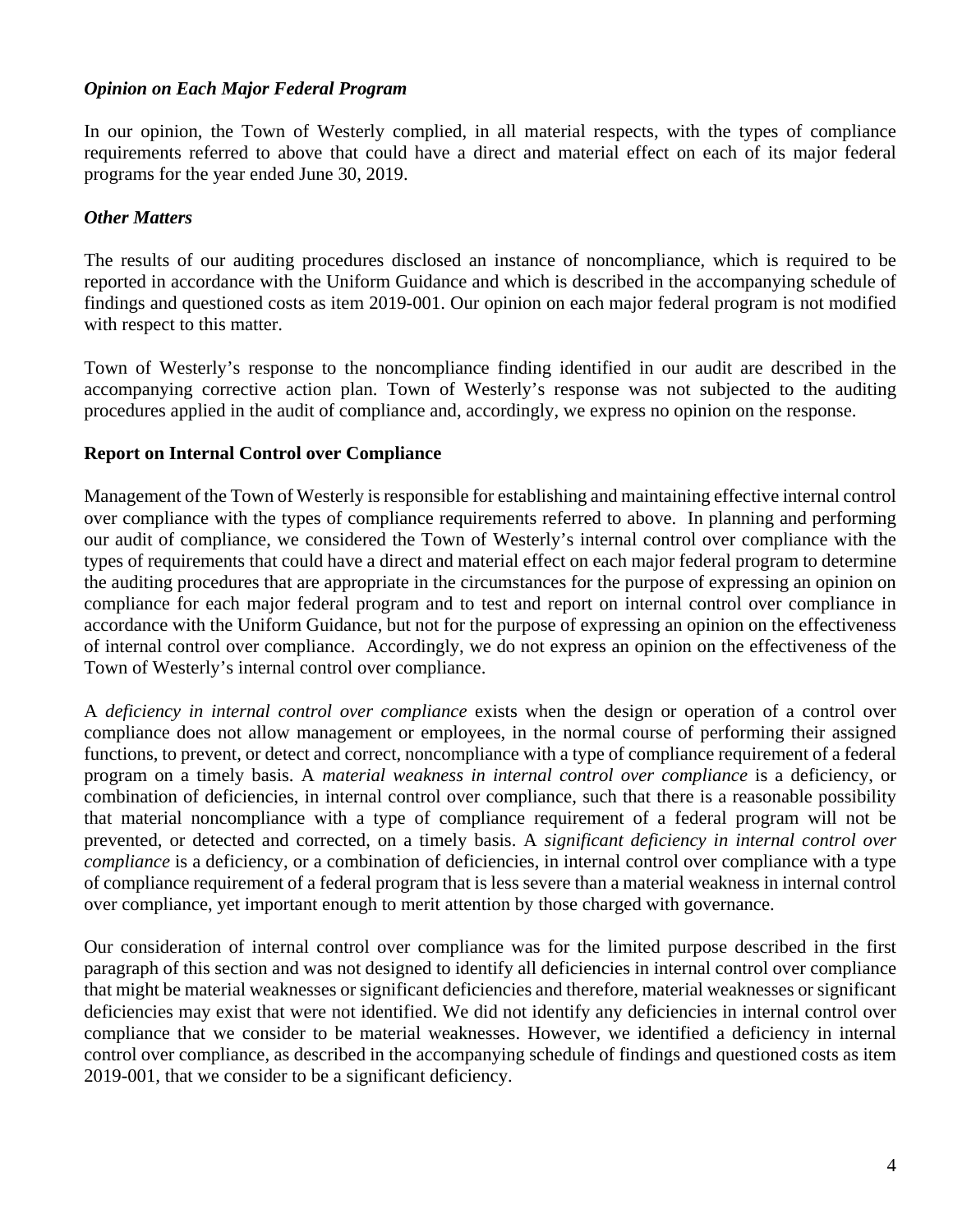Town of Westerly's response to the internal control over compliance finding identified in our audit is described in the accompanying corrective action plan. Town of Westerly's response was not subjected to the auditing procedures applied in the audit of compliance and, accordingly, we express no opinion on the response.

The purpose of this report on internal control over compliance is solely to describe the scope of our testing of internal control over compliance and the results of that testing based on the requirements of the Uniform Guidance. Accordingly, this report is not suitable for any other purpose.

## **Report on Schedule of Expenditures of Federal Awards Required by the Uniform Guidance**

We have audited the financial statements of the governmental activities, the business-type activities, each major fund, and the aggregate remaining fund information of the Town of Westerly, as of and for the year ended June 30, 2019, and the related notes to the financial statements, which collectively comprise the Town of Westerly's basic financial statements. We have issued our report thereon dated January 19, 2020, which contained unmodified opinions on those financial statements. Our audit was conducted for the purpose of forming opinions on the basic financial statements that collectively comprise the basic financial statements. The accompanying schedule of expenditures of federal awards is presented for purposes of additional analysis as required by the Uniform Guidance and is not a required part of the basic financial statements. Such information is the responsibility of management and was derived from and relates directly to the underlying accounting and other records used to prepare the basic financial statements. The information has been subjected to the auditing procedures applied in the audit of the basic financial statements and certain additional procedures, including comparing and reconciling such information directly to the underlying accounting and other records used to prepare the basic financial statements or to the basic financial statements themselves, and other additional procedures in accordance with auditing standards generally accepted in the United States of America. In our opinion, the schedule of expenditure of federal awards is fairly stated in all material respects in relation to the basic financial statements as a whole.

Marcum LLP

Providence, RI January 19, 2020 except for the report on the schedule of expenditures of federal awards which is dated February 28, 2020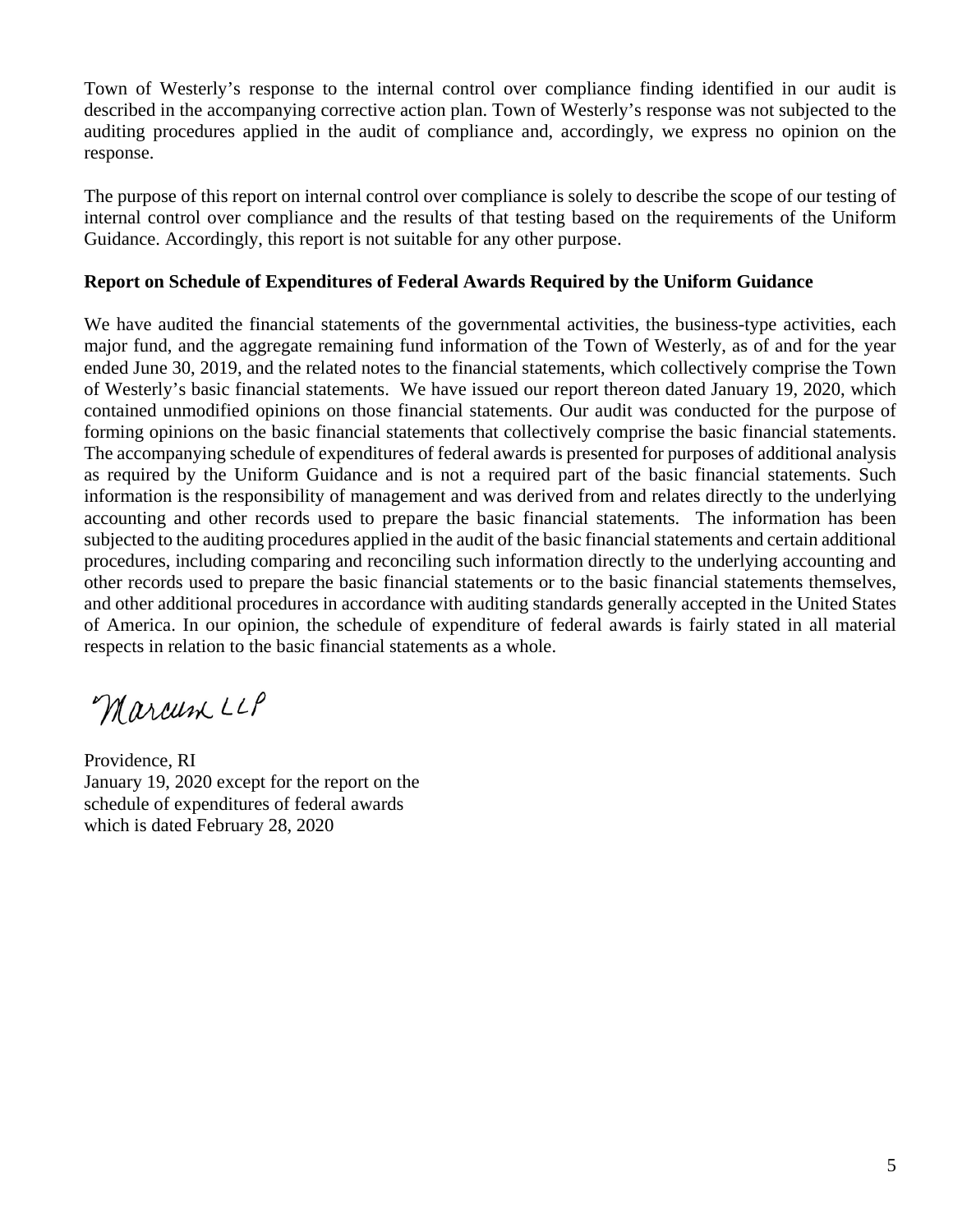## **SCHEDULE OF EXPENDITURES OF FEDERAL AWARDS**

### **FOR THE YEAR ENDED JUNE 30, 2019**

| Federal Grantor/Pass-Through Grantor/Program Title                                                                                                              | Federal<br><b>CFDA</b><br>Number | Pass-Through<br>Entity Identifying<br>Number | Passed<br>Through to<br>Subrecipients | Expenditures<br>Incurred |
|-----------------------------------------------------------------------------------------------------------------------------------------------------------------|----------------------------------|----------------------------------------------|---------------------------------------|--------------------------|
| <b>U.S. Department of Agriculture</b>                                                                                                                           |                                  |                                              |                                       |                          |
| Passed through State Department of Education:                                                                                                                   |                                  |                                              |                                       |                          |
| <b>Child Nutrition Cluster</b>                                                                                                                                  |                                  |                                              |                                       |                          |
| National School Lunch Program                                                                                                                                   | 10.555                           |                                              | \$                                    | \$<br>444.752            |
| School Breakfast Program                                                                                                                                        | 10.553                           |                                              |                                       | 96,917                   |
| Summer Food Service Program for Children                                                                                                                        | 10.559                           |                                              |                                       | 16,050                   |
| <b>Total Child Nutrition Cluster</b>                                                                                                                            |                                  |                                              |                                       | 557,719                  |
| Fresh Fruit and Vegetable Program                                                                                                                               | 10.582                           | 2725-17602-030                               |                                       | 25,007                   |
| Passed through Rhode Island NRCS:                                                                                                                               |                                  |                                              |                                       |                          |
| Emergency Watershed Protection - Winnapaug Pond                                                                                                                 | 10.927                           | 68-1535-17-201                               |                                       | 77,940                   |
| <b>Total U.S. Department of Agriculture</b>                                                                                                                     |                                  |                                              | $\mathbf{u}$                          | 660,666                  |
| <b>U.S. Department of Housing and Urban Development</b>                                                                                                         |                                  |                                              |                                       |                          |
| Passed through Rhode Island Division of Planning, Office of Housing and Community Development:<br>Community Development Block Grants/Entitlement Grants Cluster |                                  |                                              |                                       |                          |
| <b>Community Development Block Grants</b>                                                                                                                       | 14.228                           | 16/36/32, 16/36/35                           |                                       | 146,285                  |
| <b>Total Community Development Block Grants/Entitlement Grants Cluster</b>                                                                                      |                                  |                                              | $\sim$                                | 146,285                  |
| CDBG-Disaster Recovery Grants Pub. L. No. 113-2 (Disaster Recovery Cluster)                                                                                     | 14.269                           | 13/38-DR-06                                  |                                       | 417,275                  |
| Total U.S. Department of Housing and Urban Development                                                                                                          |                                  |                                              | $\overline{\phantom{a}}$              | 563,560                  |
| <b>U.S. Department of Education</b>                                                                                                                             |                                  |                                              |                                       |                          |
| Passed through the State Department of Education:                                                                                                               |                                  |                                              |                                       |                          |
| Special Education Cluster (IDEA)                                                                                                                                |                                  |                                              |                                       |                          |
| Special Education - Grants to States                                                                                                                            | 84.027                           | 2725132.02.02                                |                                       | 815,426                  |
|                                                                                                                                                                 |                                  | 2720105.01.04                                |                                       |                          |
| Special Education - Preschool Grants                                                                                                                            | 84.173                           | 2725135.02.02                                | $\sim$ $\sim$                         | 69,643                   |
| <b>Total Special Education Cluster</b>                                                                                                                          |                                  |                                              | $\sim$ $\sim$                         | 885,069                  |
| School Support and Academic Enrichment                                                                                                                          | 84.424                           | 2725-20802-02                                |                                       | 64,323                   |
| <b>Improving Teacher Quality State Grants</b>                                                                                                                   | 84.367                           | 2725-16402-02                                | $-$                                   | 142,725                  |
| English Language Acquisition State Grants                                                                                                                       | 84.365                           | 2725-16502-02                                | $\sim$ $\sim$                         | 26,738                   |
| Title I Grants to Local Education Agencies                                                                                                                      | 84.010                           | 2725-11702-02                                | $\sim$                                | 656,311                  |
| <b>Total U.S. Department of Education</b>                                                                                                                       |                                  |                                              | $\sim$ $\sim$                         | 1,775,166                |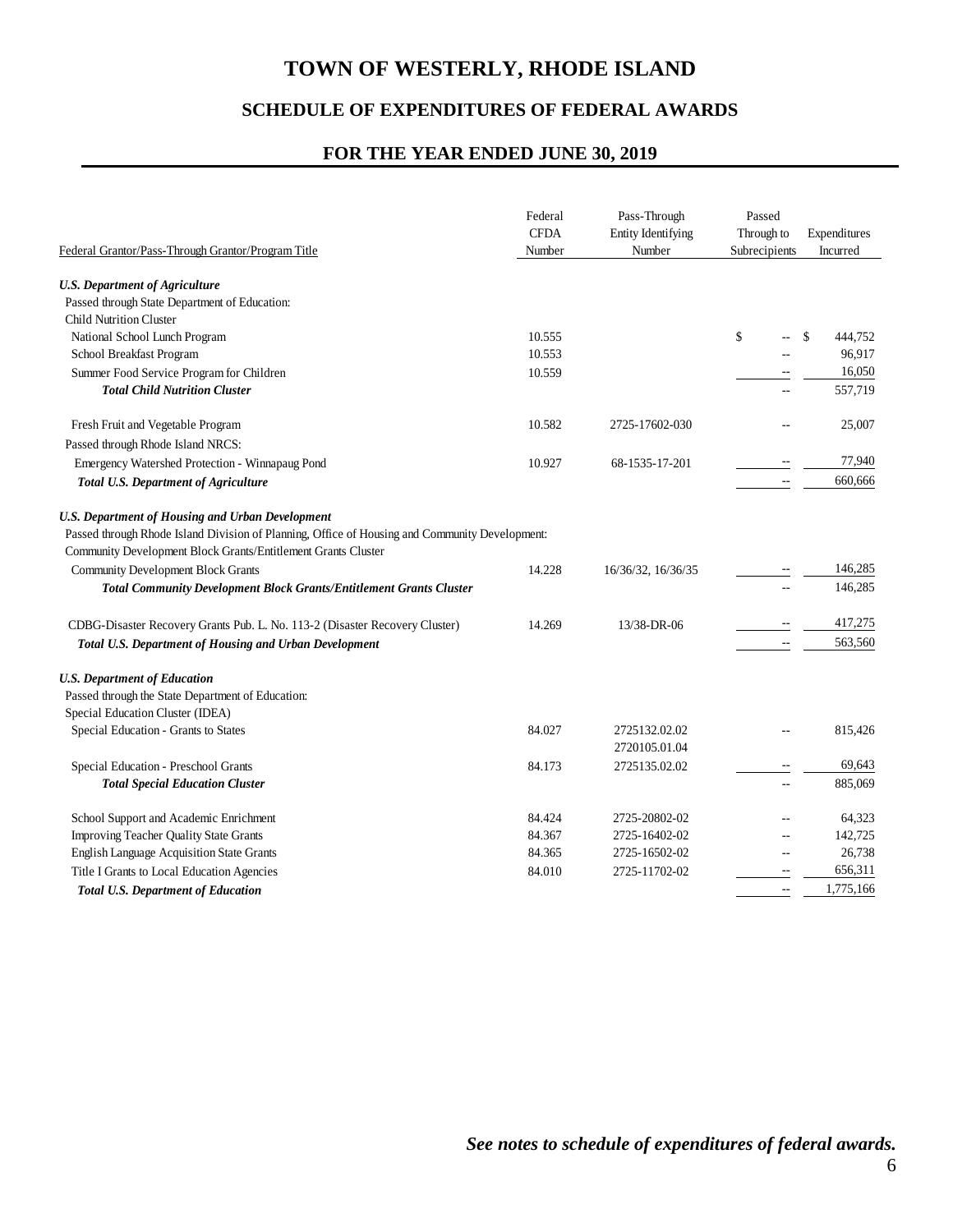## **SCHEDULE OF EXPENDITURES OF FEDERAL AWARDS (CONTINUED)**

#### **FOR THE YEAR ENDED JUNE 30, 2019**

| Federal Grantor/Pass-Through Grantor/Program Title                            | Federal<br><b>CFDA</b><br>Number | Pass-Through<br>Entity Identifying<br>Number | Passed<br>Through to<br>Subrecipients | Expenditures<br>Incurred |
|-------------------------------------------------------------------------------|----------------------------------|----------------------------------------------|---------------------------------------|--------------------------|
|                                                                               |                                  |                                              |                                       |                          |
| <b>U.S. Department of Health and Human Services</b>                           |                                  |                                              |                                       |                          |
| Passed through the State of Rhode Island Department of Health:                |                                  |                                              |                                       | 63,810                   |
| Block Grants for Prevention and Treatment of Substance Abuse                  | 93.959                           |                                              | $\mathbb{L}$                          | 63,810                   |
| Total U.S. Department of Health and Human Services                            |                                  |                                              |                                       |                          |
| <b>U.S. Department of Interior</b>                                            |                                  |                                              |                                       |                          |
| Passed through Connecticut Department of Energy & Environmental Protection:   |                                  |                                              |                                       |                          |
| Clean Vessel Act Program - Pumpout Boat                                       | 15.616                           | 2018-100                                     |                                       | 50,474                   |
| <b>Total National Endowment for the Arts</b>                                  |                                  |                                              |                                       | 50,474                   |
| <b>U.S. Department of Homeland Security</b>                                   |                                  |                                              |                                       |                          |
| Passed through the State of Rhode Island:                                     |                                  |                                              |                                       |                          |
| <b>Emergency Management Performance Grants</b>                                | 97.042                           | 41-04-FY2017 EMPG                            |                                       | 3,750                    |
| Hazard Mitigation Grant                                                       | 97.039                           | HMGP-4027-DR/1894-14-R                       | $\mathcal{L}_{\mathcal{F}}$           | 202,163                  |
| <b>Total U.S. Department of Homeland Security</b>                             |                                  |                                              | $\mathcal{L}_{\mathcal{F}}$           | 205,913                  |
| <b>U.S. Department of Transportation</b>                                      |                                  |                                              |                                       |                          |
| Passed through the State of Rhode Island:                                     |                                  |                                              |                                       |                          |
| Highway Planning and Construction Cluster - BayStreet Enhancement             | 20.205                           |                                              |                                       | 1,392,019                |
| State and Community Highway Safety Cluster                                    | 20.600                           |                                              |                                       | 25,509                   |
| <b>Total U.S. Department of Transportation</b>                                |                                  |                                              | $\overline{\phantom{a}}$              | 1,417,528                |
| <b>U.S. Environmental Protection Agency</b>                                   |                                  |                                              |                                       |                          |
| Direct Programs:                                                              |                                  |                                              |                                       |                          |
| Brownsfield Assessment & Cleanup Cooperative Agreements                       | 66.818                           | 96197301                                     |                                       | 138,236                  |
| Passed through the New England Interstate Water Pollution Control Commission: |                                  |                                              |                                       |                          |
| Narragansett Bay Estuary Program Support - TMDL Implementation                | 66.456                           | 84813534                                     |                                       | 1,468                    |
| <b>Total U.S. Environmental Protection Agency</b>                             |                                  |                                              | $\overline{\phantom{a}}$              | 139,704                  |
| <b>U.S. Department of Justice</b>                                             |                                  |                                              |                                       |                          |
| Direct Programs:                                                              |                                  |                                              |                                       |                          |
| Edward Byrne Memorial Justice Assistance Grant Program                        | 16.738                           | 16-135-JAG                                   |                                       | 1,180                    |
| <b>Total U.S. Department of Justice</b>                                       |                                  |                                              |                                       | 1,180                    |
| <b>Total Expenditures of Federal Awards</b>                                   |                                  |                                              | S                                     | 4,878,001<br>S           |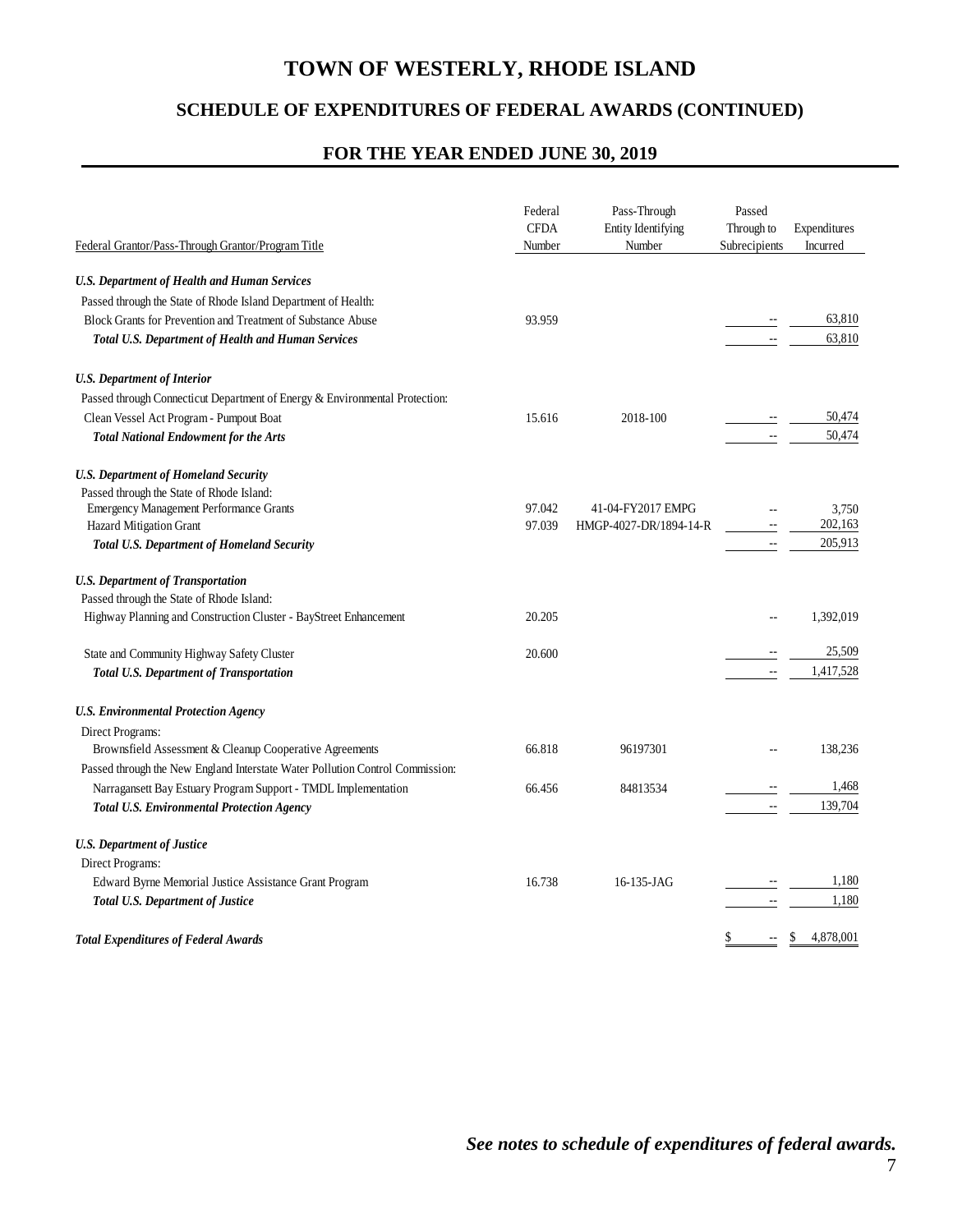## **NOTES TO SCHEDULE OF EXPENDITURES OF FEDERAL AWARDS**

#### **FOR THE YEAR ENDED JUNE 30, 2019**

#### **1. BASIS OF PRESENTATION**

The accompanying schedule of expenditures of federal awards (the "schedule") includes the federal award activity of the Town of Westerly under programs of the federal government for the year ended June 30, 2019. The information in this schedule is presented in accordance with the requirements of Title 2 U.S. Code of Federal Regulations Part 200, *Uniform Administrative Requirements, Cost Principles, and Audit Requirements for Federal Awards* (Uniform Guidance). Because the schedule presents only a selected portion of the operations of the Town of Westerly, it is not intended to and does not present the financial position, changes in net position/fund balance, or cash flows of the Town of Westerly.

#### **2. SUMMARY OF SIGNIFICANT ACCOUNTING POLICIES**

Expenditures reported on the schedule are reported on the accrual basis of accounting. Such expenditures are recognized following the cost principles contained in the Uniform Guidance, wherein certain types of expenditures are not allowable or are limited as to reimbursement.

#### **3. SCHOOL LUNCH COMMODITIES**

Nonmonetary assistance is reported in the schedule of expenditures of federal awards at the cost of commodities provided to the School Lunch Program. The total federal share of these commodities was \$58,433 for the year ended June 30, 2019. The amounts have been included in the schedule of expenditures of federal awards under CFDA 10.555.

#### **4. MATCHING REQUIREMENTS**

Certain federal programs require that the Town of Westerly contribute non-federal funds (matching funds) to support the federally funded programs. The Town of Westerly has complied with the matching requirements. The expenditure of non-federal matching funds is not included on this schedule.

#### *5.* **INDIRECT COST RATE**

Town of Westerly, Rhode Island has elected not to use the 10-percent de Minimis indirect cost rate provided under Section 200.414 of the Uniform Guidance.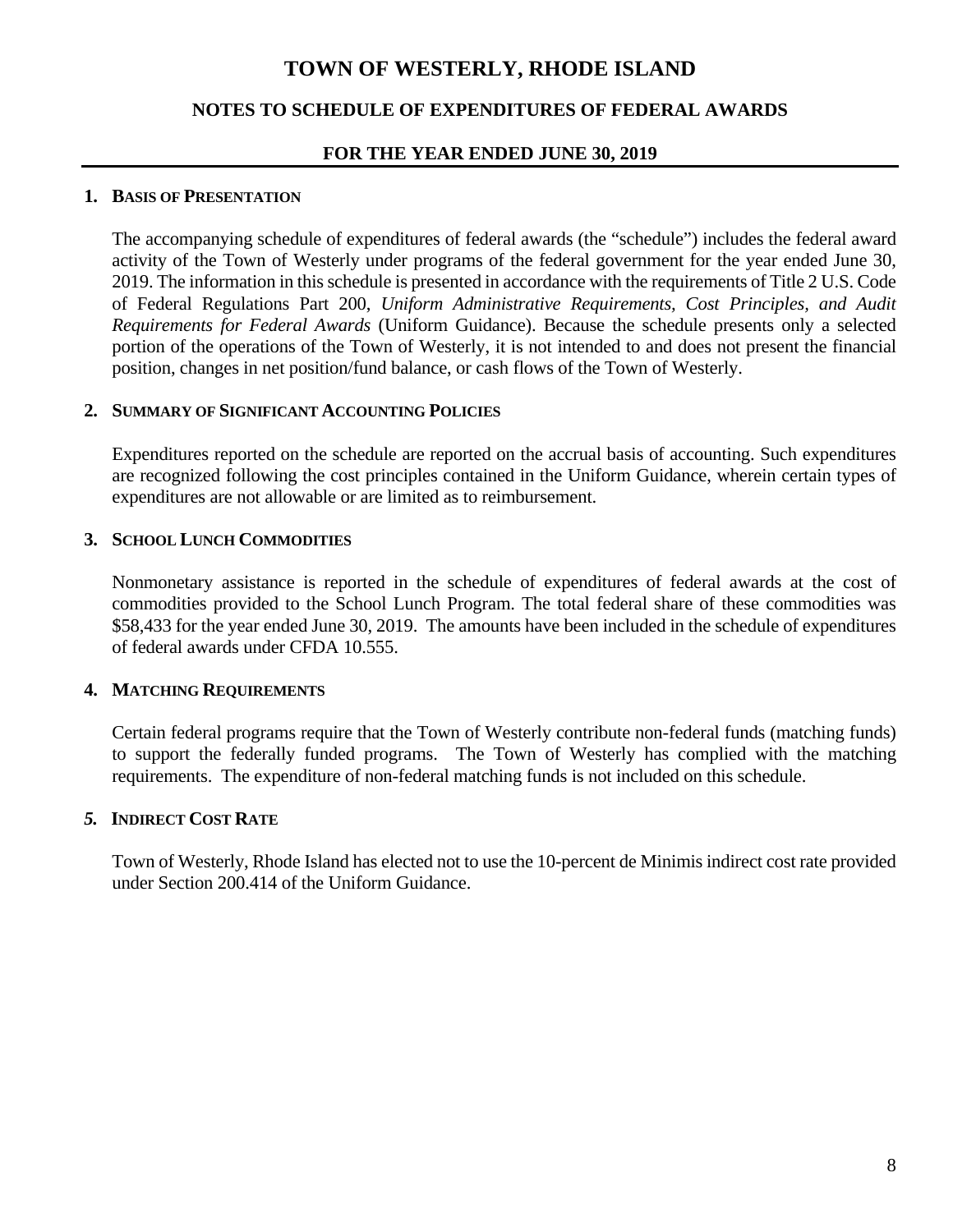## **SCHEDULE OF FINDINGS AND QUESTIONED COSTS**

## **FOR THE YEAR ENDED JUNE 30, 2019**

### **SECTION I – SUMMARY OF AUDITORS' RESULTS**

| <b>Financial Statements</b>                                                                                                                                         |                                                                  |                           |                           |              |                  |
|---------------------------------------------------------------------------------------------------------------------------------------------------------------------|------------------------------------------------------------------|---------------------------|---------------------------|--------------|------------------|
| Type of auditors' report issued on whether the financial<br>statements audited were prepared in accordance with GAAP:<br>Internal control over financial reporting: |                                                                  |                           | <b>Unmodified Opinion</b> |              |                  |
| Material weakness(es) identified?                                                                                                                                   |                                                                  |                           | Yes                       | $\mathbf{X}$ | N <sub>0</sub>   |
|                                                                                                                                                                     |                                                                  |                           |                           |              |                  |
| Significant deficiency (ies) identified                                                                                                                             |                                                                  |                           | Yes                       | X            | None<br>Reported |
| Non-compliance material to financial statements noted?                                                                                                              |                                                                  |                           | Yes                       | $\mathbf X$  | N <sub>0</sub>   |
| <b>Federal Awards</b>                                                                                                                                               |                                                                  |                           |                           |              |                  |
| Internal control over major federal award programs:                                                                                                                 |                                                                  |                           |                           |              |                  |
| Material weakness(es) identified?                                                                                                                                   |                                                                  |                           | Yes                       | $\mathbf{X}$ | N <sub>0</sub>   |
|                                                                                                                                                                     |                                                                  |                           |                           |              |                  |
| Significant deficiency (ies) identified                                                                                                                             |                                                                  |                           | X Yes                     |              | None reported    |
| Type of auditors' report issued on compliance for major                                                                                                             |                                                                  |                           |                           |              |                  |
| federal award programs:                                                                                                                                             |                                                                  | <b>Unmodified Opinion</b> |                           |              |                  |
| Any audit findings disclosed that are required to be reported<br>in accordance with 2 CFR $200.516(a)$ ?                                                            |                                                                  | X                         | Yes                       |              | No               |
| <b>Identification of Major Federal Programs:</b>                                                                                                                    |                                                                  |                           |                           |              |                  |
| <b>CFDA</b> Number                                                                                                                                                  | Name of Federal Program or Cluster                               |                           |                           |              |                  |
| 14.269                                                                                                                                                              | Community Development Disaster Recovery Grants Pub. L. No. 113-2 |                           |                           |              |                  |
| 84.010                                                                                                                                                              | Title I Grants to Local Educational Agencies                     |                           |                           |              |                  |
| 20.205                                                                                                                                                              | Highway Planning and Construction Cluster                        |                           |                           |              |                  |
|                                                                                                                                                                     |                                                                  |                           |                           |              |                  |
| Type A and Type B programs:                                                                                                                                         |                                                                  |                           | \$750,000                 |              |                  |
|                                                                                                                                                                     |                                                                  |                           |                           |              | No<br>X          |
| Dollar threshold used to distinguish between<br>Auditee qualified as low risk auditee?                                                                              |                                                                  |                           | Yes                       |              |                  |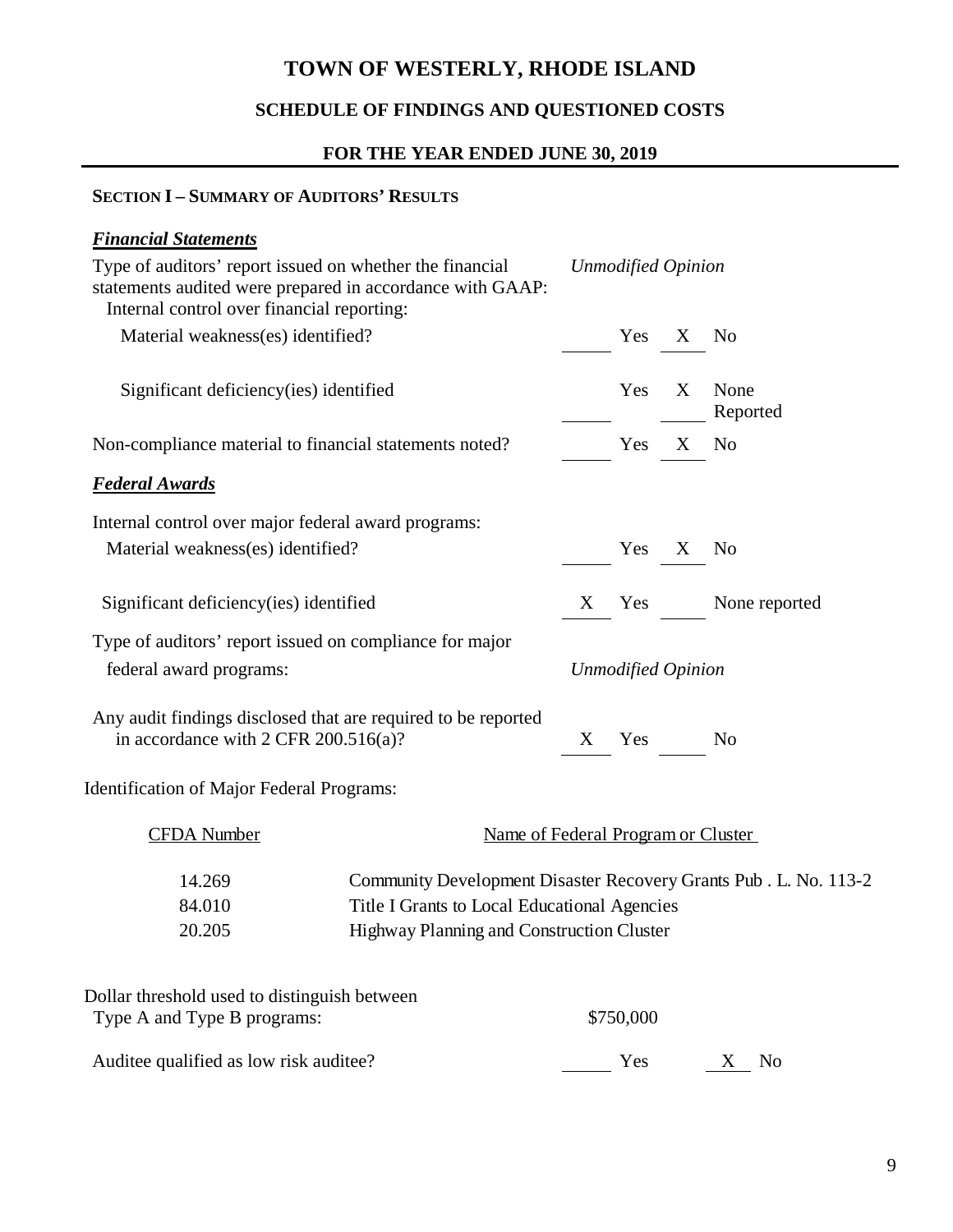## **SCHEDULE OF FINDINGS AND QUESTIONED COSTS (CONTINUED)**

#### **FOR THE YEAR ENDED JUNE 30, 2019**

## **SECTION II** *–* **FINDINGS – RELATED TO AUDIT OF FINANCIAL STATEMENTS**

#### *CURRENT YEAR FINDINGS:*

No matters were reported.

#### **SECTION III** *–* **FINDINGS AND QUESTIONED COSTS – MAJOR FEDERAL AWARD PROGRAMS**

#### *CURRENT YEAR FINDINGS:*

## *OTHER MATTER / SIGNIFICANT DEFICIENCY*

## *2019-001-CFDA 14.269 Community Development Disaster Recovery Grants – Procurement – Contracts*

| Criteria:  | The Town is required to be in compliance with the requirements of<br>Procurement under Uniform Guidance, Federal Labor Standards as well as<br>the Town's Purchasing Procedures Manual: 4.6 Federally-Assisted<br>Procurements. The standards state that Federally-Assisted procurements<br>must include language specified to Appendix II to Part 200 in bid and<br>contract documents. 29 CFR 1.6 $(a)(2)(b)$ states that agencies are<br>responsible for ensuring that wage determinations are incorporated in bid<br>soliciations and contract specifications. Also, 29 CFR 5.5(a)(3)(ii)(B) states<br>that the weekly submission of a properly executed certification set forth on<br>the reverse side of Optional Form WH-347 shall satisfy the requirement for<br>submission of the "Statement of Compliance" required by paragraph<br>(a)(3)(ii)(B). |
|------------|--------------------------------------------------------------------------------------------------------------------------------------------------------------------------------------------------------------------------------------------------------------------------------------------------------------------------------------------------------------------------------------------------------------------------------------------------------------------------------------------------------------------------------------------------------------------------------------------------------------------------------------------------------------------------------------------------------------------------------------------------------------------------------------------------------------------------------------------------------------|
| Condition: | The State of Rhode Island and Providence Plantations' Office of Housing<br>and Community Development (OHCD) conducted a monitoring site visit in<br>regards to the Town of Westerly's Community Development Block Grant<br>(CDBG) Misquamicut Drainage activity. During the visit, it was found that<br>the executed contruction contract did not contain a copy of the applicable<br>Davis Bacon Wage Decision nor the required Federal Provisions. It was<br>also found that the U.S. Department of Labor Statement of Compliance<br>Form WH-347 (or equivalent language) was not utilized for payrolls<br>submitted by the contractor.                                                                                                                                                                                                                    |
| Context:   | The Town must ensure that the contracts incorporate the required<br>provisions by attachment or reference. The certified payrolls on file were<br>completed using the Rhode Island Weekly Payroll form, which does not<br>include the required federal certification language.                                                                                                                                                                                                                                                                                                                                                                                                                                                                                                                                                                               |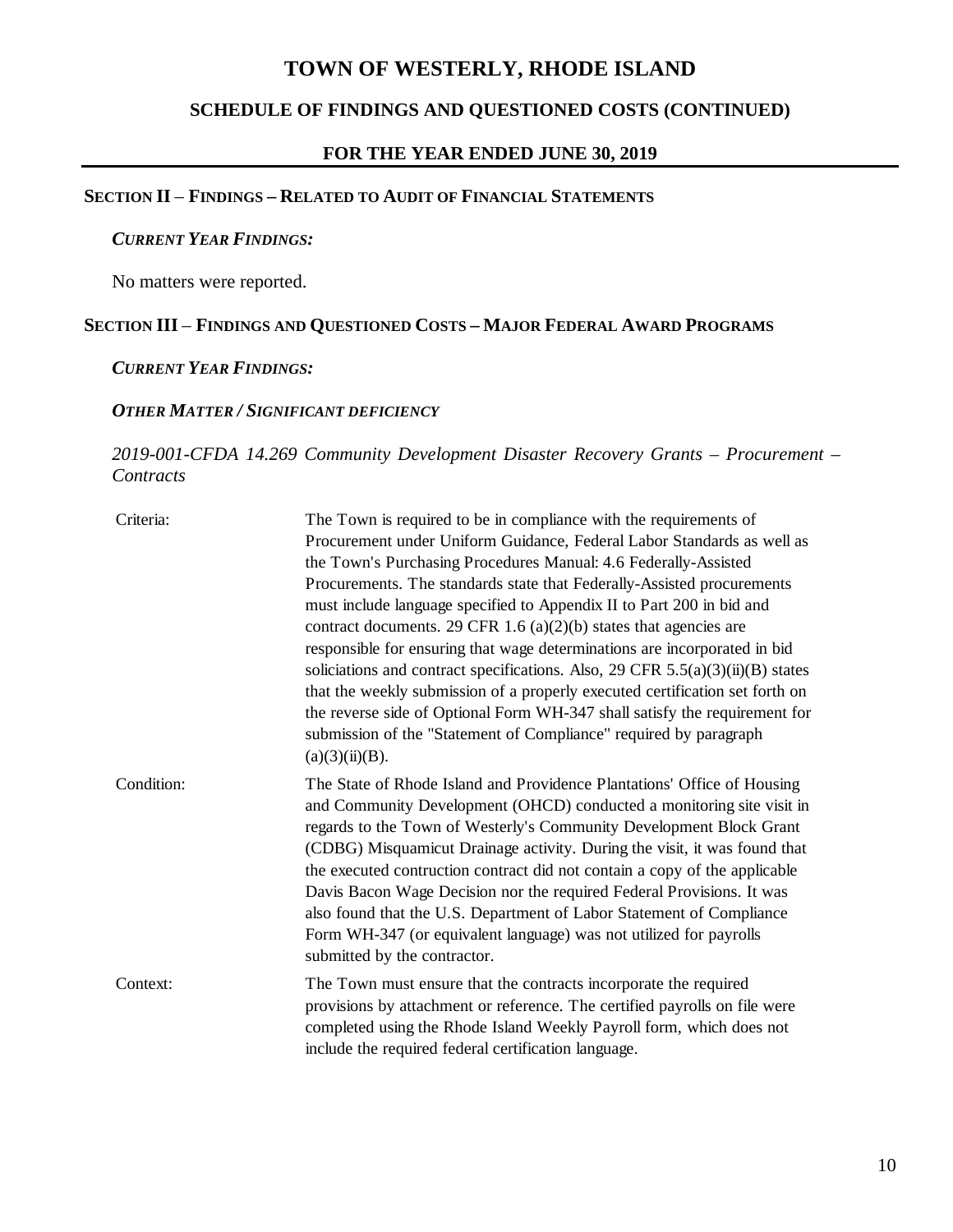## **SCHEDULE OF FINDINGS AND QUESTIONED COSTS (CONTINUED)**

## **FOR THE YEAR ENDED JUNE 30, 2019**

## **SECTION III** *–* **FINDINGS AND QUESTIONED COSTS – MAJOR FEDERAL AWARD PROGRAMS (CONTINUED)**

#### *CURRENT YEAR FINDINGS:*

#### *OTHER MATTER / SIGNIFICANT DEFICIENCY*

*2019-001-CFDA 14.269 Community Development Disaster Recovery Grants – Procurement – Contracts (Continued)* 

| Cause:                   | The Town did not have an adequate model for construction procurement<br>and contracting. The Town did not require the contractor to provide a<br>Certification including the language found on WH-347 to ensure the<br>contractor would be held accountable under applicable federal labor laws.                                                                                                                                                    |
|--------------------------|-----------------------------------------------------------------------------------------------------------------------------------------------------------------------------------------------------------------------------------------------------------------------------------------------------------------------------------------------------------------------------------------------------------------------------------------------------|
| Effect:                  | The Town's contracts did not comply with Uniform Guidance<br>Requirements. Failure to comply with Uniform Guidance, Federal Labor<br>Standards, and the Town's Purchsing Procedures could result in improper<br>use of resource, potential payments due back to grantors or contract<br>employees, and litigation.                                                                                                                                  |
| <b>Questioned Costs:</b> | None                                                                                                                                                                                                                                                                                                                                                                                                                                                |
| Prior Year Finding:      | N <sub>0</sub>                                                                                                                                                                                                                                                                                                                                                                                                                                      |
| Recommendation:          | The OHCD recommends that the Town include the required Federal<br>Provisions in both bid and contract documents of Federally-assisted<br>contracts. It is also recommended that the Town use the Downtown<br>Culvert bid/contract document as a model for future construction<br>procurement and contracting under the CDBG program. OHCD also<br>recommends the Town develop and utilize a checklist to ensure payroll<br>review is comprehensive. |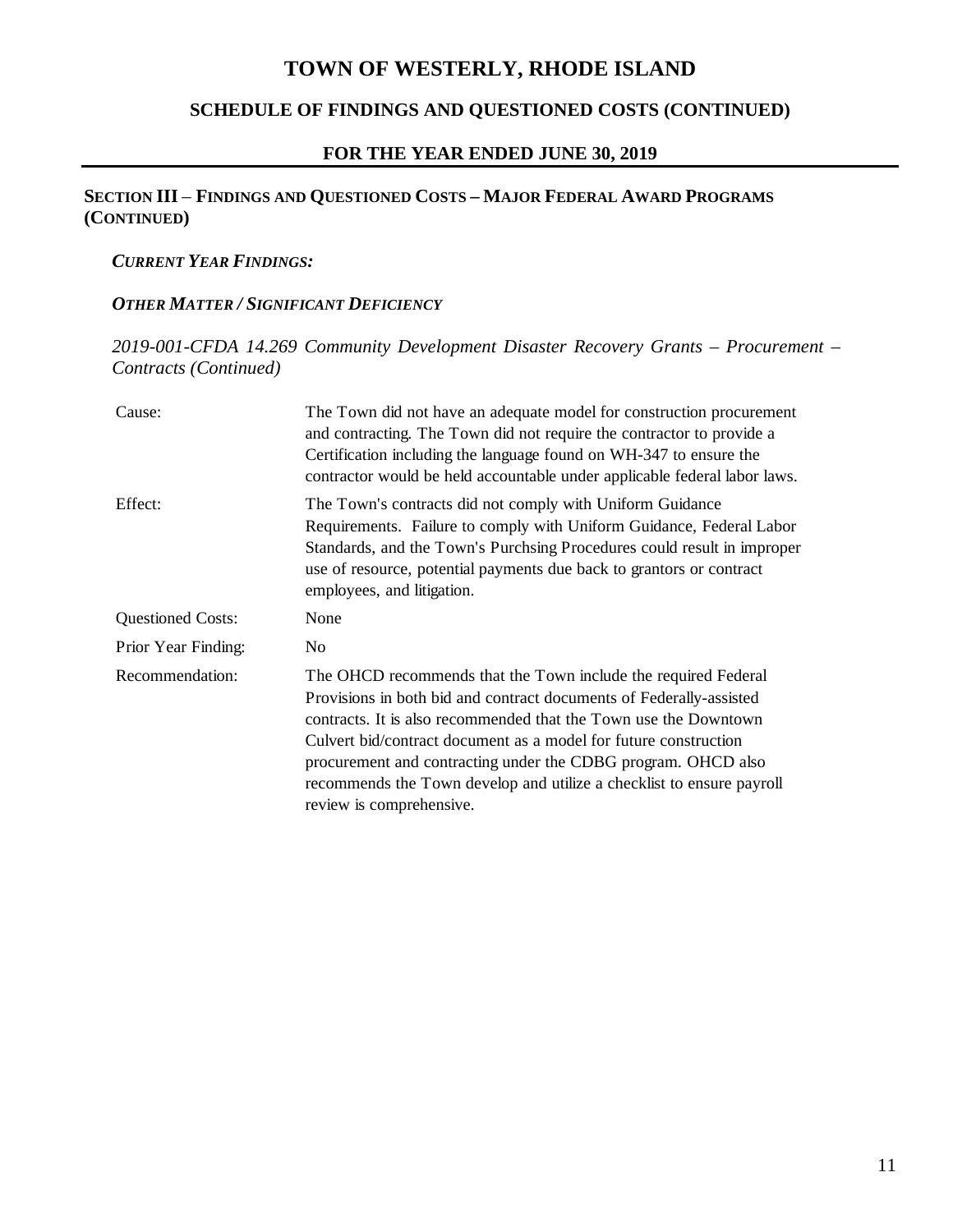## **SUMMARY SCHEDULE OF PRIOR YEAR AUDIT FINDINGS**

## **FOR THE YEAR ENDED JUNE 30, 2019**

### **SECTION IV** *–* **FINDINGS – PRIOR YEAR**

#### **PRIOR YEAR FINDINGS:**

#### Identifying Number:

Finding 2018-001 Segregation of Duties

Condition:

During procedures on internal control, a segregation of duties issue regarding payroll processing and preparation and recording of journal entries to the financial records was noted.

Current Status: Corrected

#### Identifying Number:

Finding 2018-002 Financial Reporting

Condition:

The Town was unable to close their financial reporting system within a reasonable time frame subsequent to year end. Financial information was found to contain misstatements that had to be corrected during the audit process. As a result, management did not have accurate financial data available in a timely manner.

Current Status: Corrected

#### Identifying Number:

Finding 2018-003 CFDA 14.269 Community Development Disaster Recovery Grants Pub. L. No. 113-2 – Allowable Costs/Allowable Activities

Condition:

During testing, one instance of payroll being overcharged on the grant was found due to using an incorrect rate on the payroll charges that were submitted for reimbursement.

Current Status: Corrected